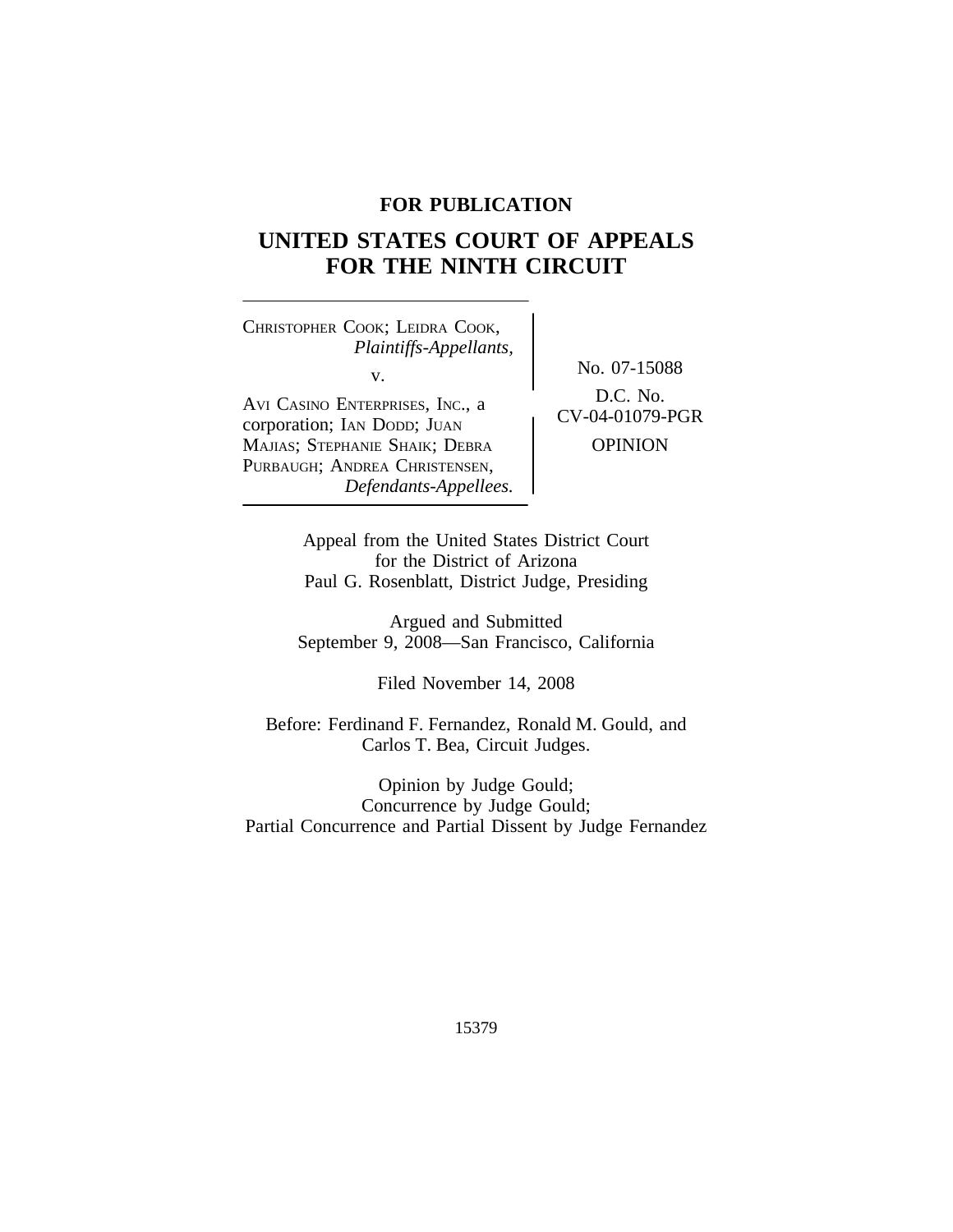## **COUNSEL**

Bradley L. Booke, Moriarity Badaruddin & Booke, Las Vegas, Nevada, for the plaintiffs-appellants.

Theodore A. Julian, Jr., Burch & Cracchiolo, P.A., Phoenix, Arizona, for the defendants-appellees.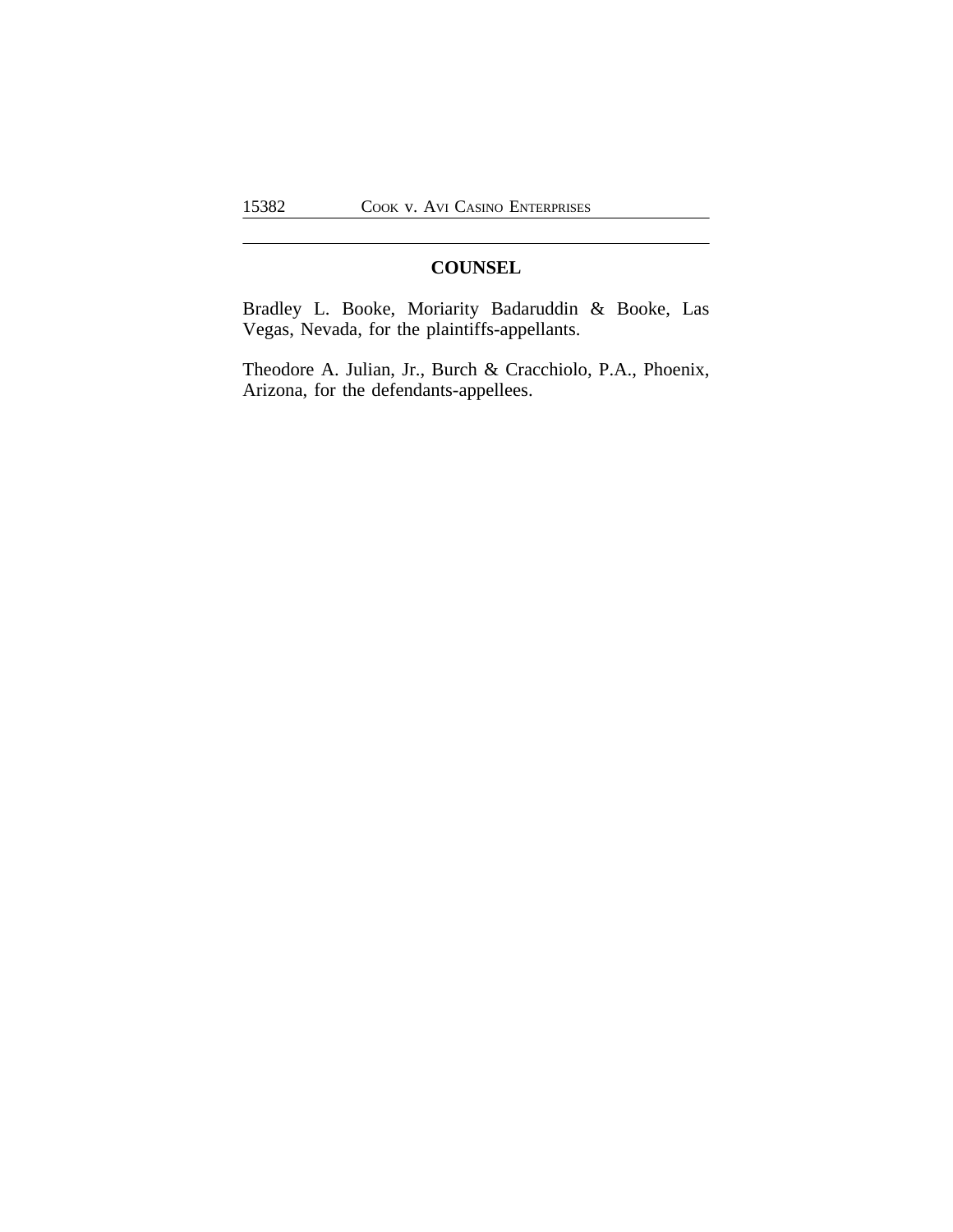#### **OPINION**

#### GOULD, Circuit Judge:

Plaintiff Christopher Cook ("Cook"), a California resident, seeks recovery for damages suffered as a result of a motor vehicle accident in which, while on a motorcycle, he was hit by a drunk driver. The driver was an employee of defendant Avi Casino Enterprises, Inc. ("ACE"), a tribal corporation, and she allegedly became intoxicated at an Avi Casino function. Cook sued the tribal corporation and several of its employees, alleging negligence and dram shop liability. Defendants asserted defenses based on federal Indian law. Defendants claim (1) that there is an absence of subject matter jurisdiction because the Indian tribe that owns ACE is, like Cook, a California citizen and (2) that tribal sovereign immunity shields ACE and its employees from suit.

We affirm the district court, in part on alternate grounds supported by the record. We agree with Cook that we have jurisdiction over ACE because there is diversity of citizenship. However, we affirm the dismissal of Cook's claims against ACE on the alternate ground of tribal sovereign immunity. We affirm the district court's dismissal of defendants Ian Dodd ("Dodd") and Debra Purbaugh ("Purbaugh") on the same ground and do not reach Defendants' other arguments for dismissal.

## **I**

#### **A**

Christopher Cook seeks relief because employees of Avi Casino gave an intoxicated fellow employee free drinks, then drove her to her car; she drove her car into Cook minutes later.**<sup>1</sup>**

**<sup>1</sup>**Facts regarding the accident are taken from Cook's complaint. Because the district court dismissed Cook's claims pursuant to Federal Rule of Civil Procedure 12(b)(1), alleged facts not relating to subject matter jurisdiction are assumed to be true. *Wah Chang v. Duke Energy Trading and Marketing*, 507 F.3d 1222, 1224 n.1 (9th Cir. 2007).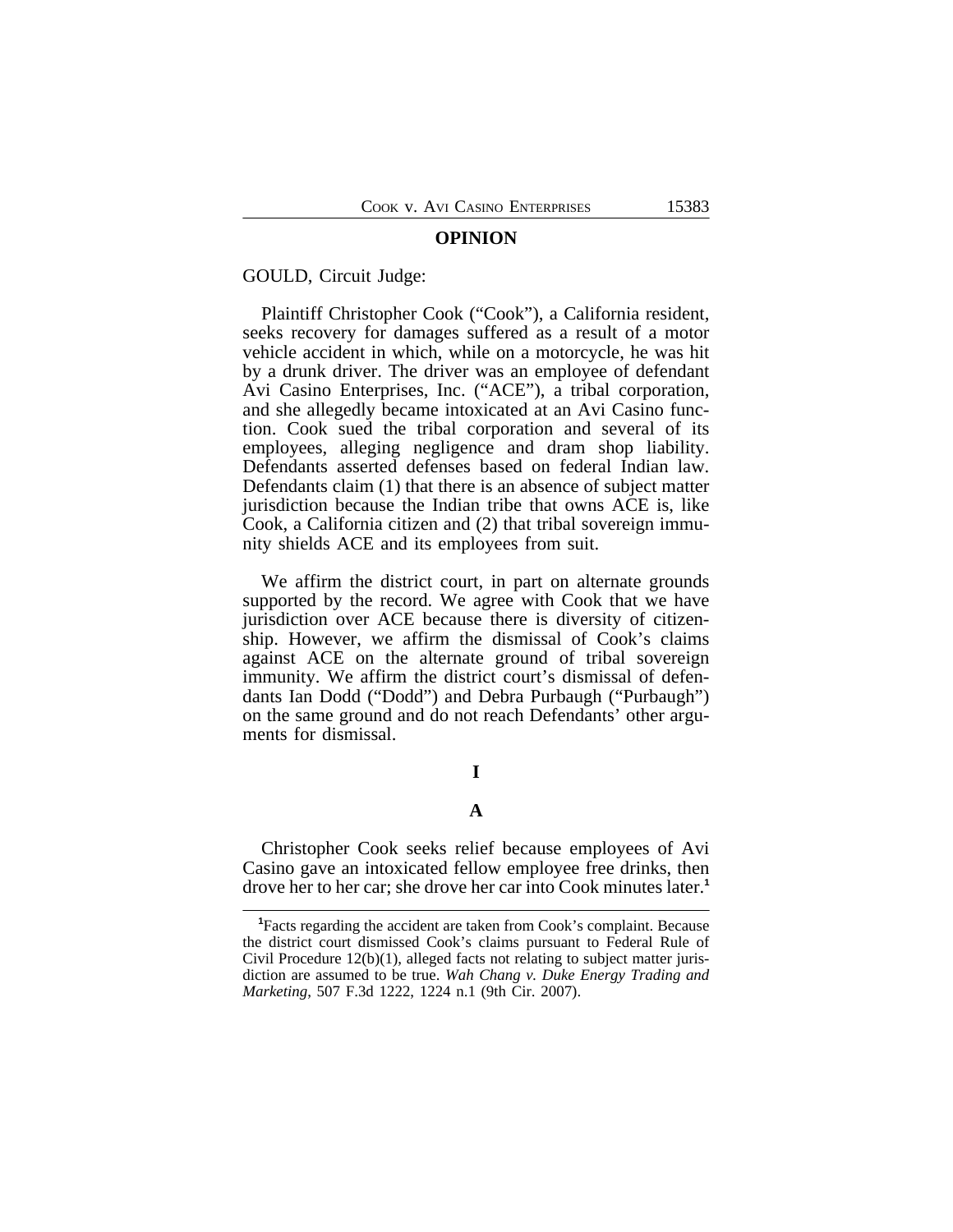Andrea Christensen ("Christensen"), a cocktail waitress at Avi Casino, attended a nighttime birthday party at the casino for another employee. Defendants Ian Dodd and Debra Purbaugh were among the casino employees at the party, during which Dodd, the on-duty manager, announced that drinks were "on the house." Christensen was off-duty, and Purbaugh served her alcoholic beverages after she was obviously intoxicated.

Defendants let Christensen board a casino-run shuttle bus to the employee parking lot so that she could drive home. Christensen headed north on Aztec Road, which was located within the Fort Mojave reservation. Leading to the tragic accident, Cook was driving his motorcycle southbound on the same road; he was heading home after visiting his mother-inlaw. Minutes after leaving the parking lot, Christensen swerved across the center line and hit Cook's motorcycle.**<sup>2</sup>** Cook suffered catastrophic injuries, including the loss of his left leg, resulting in more than \$1,000,000 in medical expenses. Christensen pled guilty to aggravated assault and driving under the influence and was sentenced to four years in Arizona prison. She is not a party to this appeal.

#### **B**

Avi Casino is owned and operated by Avi Casino Enterprises, Inc., a corporation organized under the Fort Mojave Business Corporation Ordinance, which is a tribal law of the Fort Mojave Indian Tribe (the "Tribe"). The Tribe is a federally recognized Indian tribe, and its reservation spans California, Nevada, and Arizona. The Tribe's seat of government is in Needles, California, but Avi Casino is located on reservation lands in Nevada, and ACE's headquarters is in Laughlin, Nevada. Avi Casino operates under an intergovernmental agreement between the Tribe and the state of Nevada that per-

**<sup>2</sup>**By 4:30 a.m. the following morning, Christensen had a blood alcohol content of at least 0.25 percent.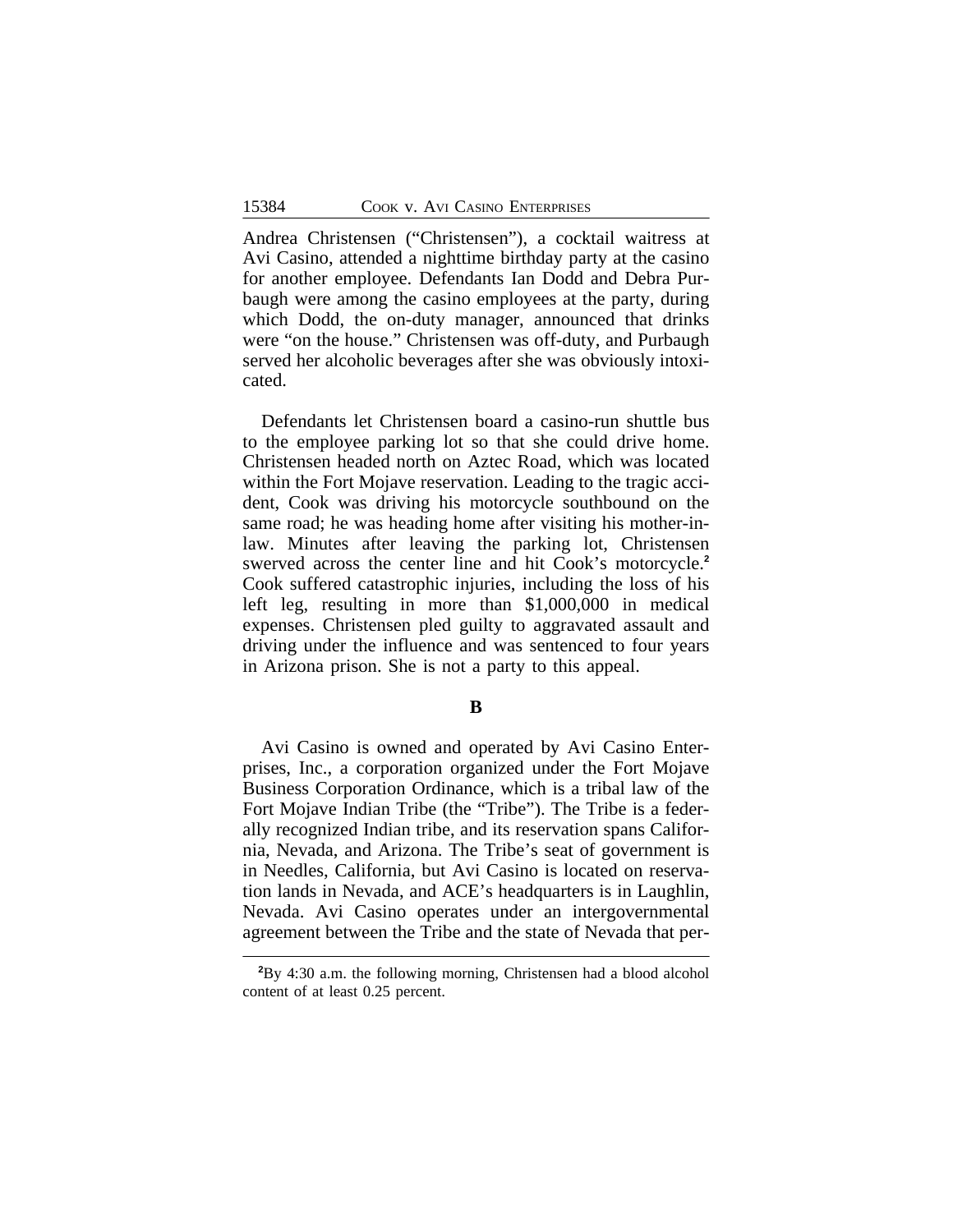mits the Tribe to operate casinos on tribal lands within the state.

ACE is wholly owned and controlled by the Tribe. ACE shareholder functions are performed by the Fort Mojave Tribal Council on behalf of and for the benefit of the Tribe. A majority of ACE's board of directors must be Tribe members. ACE's articles of incorporation state that all capital surplus not used for corporate development must be deposited in the Tribe's general fund.

**C**

Cook sued ACE, Christensen, Dodd, Purbaugh, and other casino employees in Arizona federal district court. Cook sought compensatory and punitive damages for negligence and dram shop liability under Arizona's liquor liability statute and Fort Mojave tribal law.

All defendants but Christensen filed a motion to dismiss under Federal Rule of Civil Procedure 12(b)(1), claiming a lack of diversity jurisdiction. Cook argued that Dodd and Purbaugh were citizens of Arizona but conceded that the other employees named in the complaint were, like Cook, California citizens. On Cook's recommendation, the district court dismissed all claims against these other employees, as well as claims against 25 unnamed defendants. Defendants argued that ACE was a citizen of California because it was incorporated under tribal law and the Tribe's headquarters were in Needles, California. The district court agreed, applying traditional corporate citizenship analysis under 28 U.S.C. § 1332(a). The court determined that ACE was a citizen of Nevada because its principal place of business, the casino, was located there; the court also ruled that ACE was a California citizen because it was incorporated by the Tribe, and the Tribe's headquarters were in California.

Dodd and Purbaugh then filed a second motion to dismiss, alleging that as ACE employees they were shielded from lia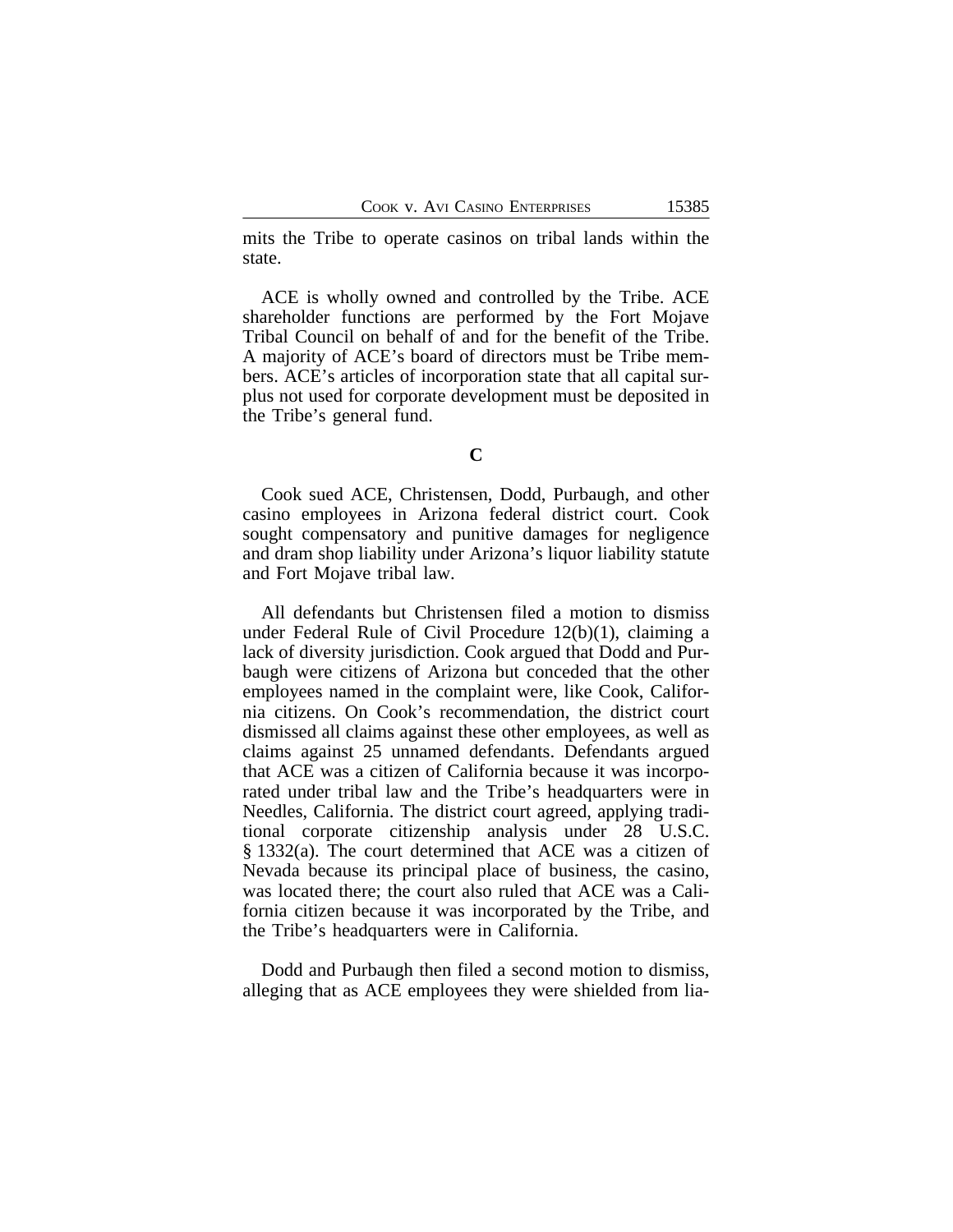bility by the Tribe's sovereign immunity, which should extend to ACE and Avi Casino. The district court granted the motion, concluding that the Tribe's sovereign immunity covered ACE because the corporation functioned as an arm of the Tribe. It further held that the tribal sovereign immunity covered Dodd and Purbaugh as tribal employees acting within the scope of their employment. Although Christensen remains a defendant in the action, the district court entered a separate judgment dismissing ACE, Dodd, and Purbaugh. Cook appealed.

#### **II**

We review *de novo* a district court's dismissal for lack of subject matter jurisdiction. *Rattlesnake Coalition v. U.S. Envtl. Prot. Agency*, 509 F.3d 1095, 1100 (9th Cir. 2007). Factual findings relevant to subject matter jurisdiction are reviewed for clear error. *Id*. We also review *de nov*o questions of tribal sovereign immunity. *Lineen v. Gila River Indian Cmty.*, 276 F.3d 489, 492 (9th Cir. 2002). We may affirm a district court's judgment of dismissal on any grounds supported by the record. *Alvarado v. Table Mountain Rancheria*, 509 F.3d 1008, 1019 (9th Cir. 2007). Here, we may affirm the district court's dismissal on diversity jurisdiction or tribal sovereign immunity grounds. We address both.

#### **III**

## **A**

**[1]** We have jurisdiction only if Cook, a resident of California, has citizenship which is diverse from that of every defendant. *See Caterpillar, Inc. v. Lewis*, 519 U.S. 61, 68 (1996) (stating that diversity jurisdiction requires "complete diversity of citizenship"). As the party asserting jurisdiction, Cook has the burden of proving such diversity exists. *Kokkonen v. Guardian Life Ins. Co. of America*, 511 U.S. 375, 377 (1994). The parties agree that defendants Dodd and Purbaugh have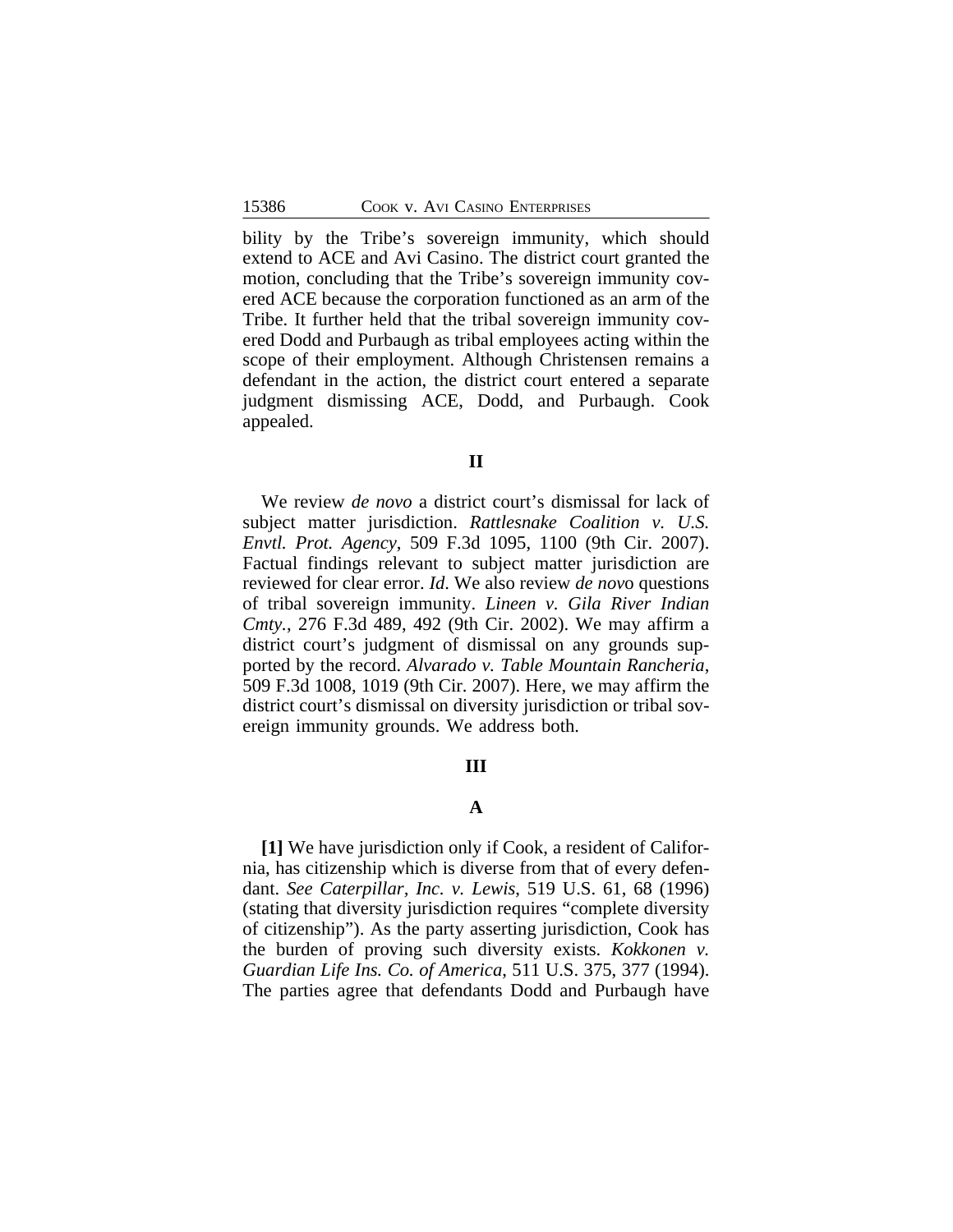citizenship diverse from Cook. The key question is whether ACE, a tribal corporation, is like Cook a citizen of California.

**[2]** An Indian tribe or an unincorporated arm of a tribe is not a citizen of any state. *American Vantage Cos. v. Table Mountain Rancheria*, 292 F.3d 1091, 1098 (9th Cir. 2002). However, our case law offers little help in determining the citizenship of an Indian corporation created under tribal law. In *Stock West, Inc. v. Confederated Tribes of the Colville Reservation*, we asserted in dictum that "[t]here is authority for the proposition that for purposes of diversity jurisdiction, an Indian corporation is a citizen of the state in whose borders the reservation is located." 873 F.2d 1221, 1226 (9th Cir. 1989). If so, then ACE would be a citizen of California, Arizona, and Nevada because the Fort Mojave reservation spans all three states. On closer inspection, however, we conclude that there is no such "authority" for this principle as so broadly stated. To support its reasoning, *Stock West* relied on three decisions of our circuit, all of which held that a tribal corporation is a citizen of the state where it has its principal place of business. *See R.J. Williams Co. v. Fort Belknap Hous. Auth.*, 719 F.2d 979, 982 (stating that tribal corporation had its "principal place of business in Montana"); *R.C. Hedreen Co. v. Crow Tribal Hous. Auth.*, 521 F. Supp. 599, 602- 03 (D. Mont. 1981) (stating that tribal corporation "has its principal and only place of business in the state of Montana" and "[a]ccordingly, it is a citizen of the state for purposes of diversity jurisdiction"); *Parker Drilling Co. v. Metlakatla Indian Cmty.*, 451 F. Supp. 1127, 1138 (D. Alaska 1978) ("As [tribal corporation's] only major business activities, and situs, are located in Alaska it is an Alaskan corporation for diversity purposes."). The tribal reservation in each of those cases was located in only one state, the same state as the tribal corporation's principal place of business. We agree with the district court's rejection of the dictum of *Stock West*. If *Stock West* stands for anything on this matter, it is that a tribal corporation is a citizen of the state where it has its principal place of business. *See* William C. Canby, Jr., American Indian Law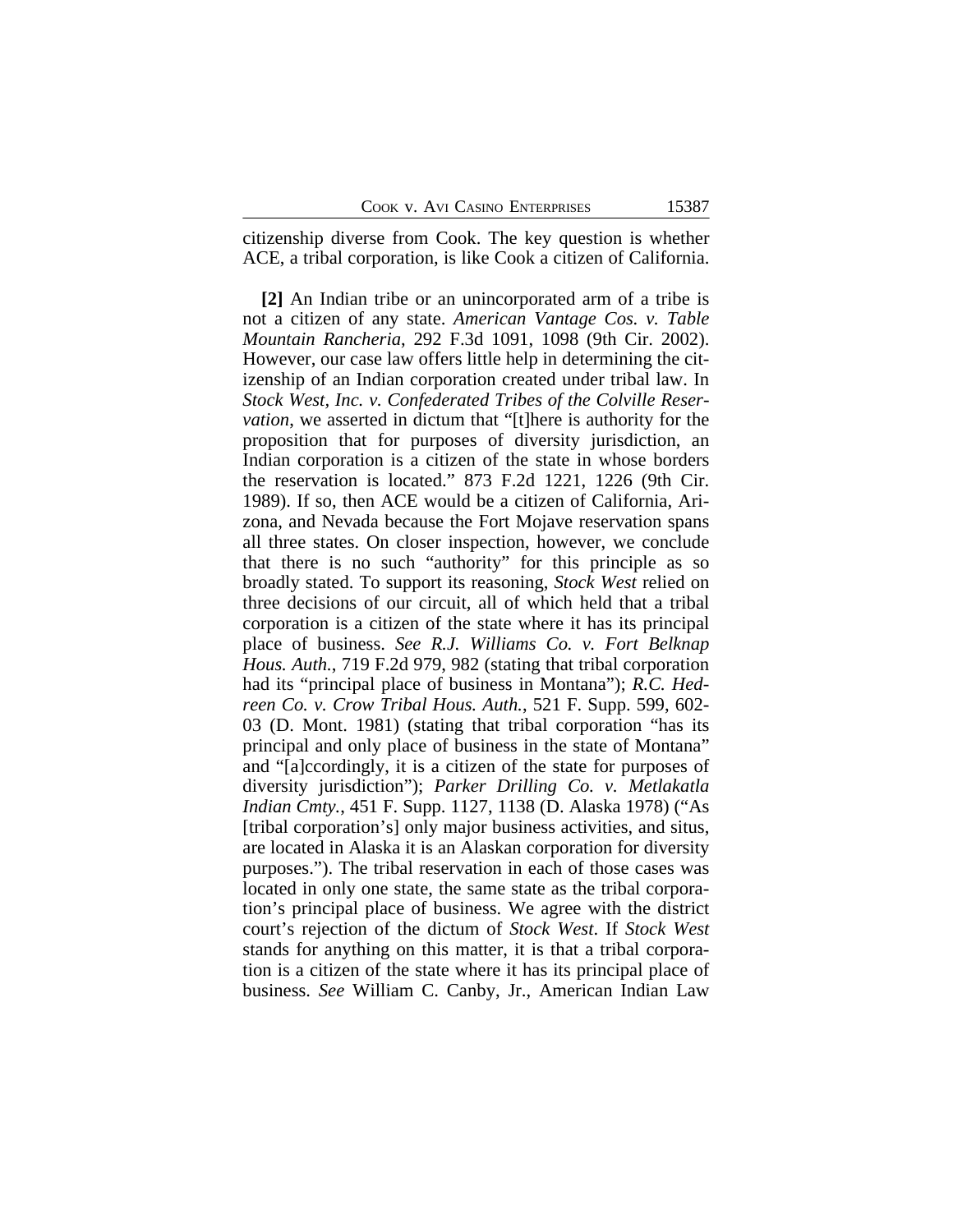223 (4th ed. 2004) ("A tribe may, however, charter a tribal corporation that becomes a citizen of the state of its principal place of business . . . ."). But the parties agree that ACE's principal place of business is in Nevada, which by itself does not destroy diversity.

**[3]** We are left with what the district court called "an absolute dearth of case law" on this issue. District Court Order at 6. We find some guidance, however, in our decision in *American Vantage*. Although there we analyzed diversity jurisdiction over an unincorporated casino, we stated that an entity incorporated under tribal law "is the equivalent of a corporation created under state or federal law for diversity purposes." *American Vantage*, 292 F.3d at 1099 n.8. We conclude that a corporation organized under tribal law should be analyzed for diversity jurisdiction purposes as if it were a state or federal corporation.

**[4]** Under the federal diversity statute, a corporation is a citizen of (1) "any State by which it has been incorporated" and (2) "the State where it has its principal place of business." 28 U.S.C. § 1332 $(c)(1)$ . ACE is a Nevada citizen because its principal place of business is there. Defendants claim that ACE is also a citizen of California because it was incorporated at the tribal seat of government in Needles, California. The district court agreed, finding that under the Fort Mojave Business Corporation Ordinance ACE was incorporated by the tribal secretary, and Cook offered no evidence to indicate that the tribal secretary performed these acts anywhere besides tribal headquarters.

**[5]** However, even if it is true that the tribal secretary performed the acts of incorporation in California, ACE is not a California citizen. The district court stated that a corporation is a citizen of "any state *where* it was incorporated." District Court Order at 6 (emphasis added) But more precisely, under 28 U.S.C. § 1332(c)(1), a corporation is a citizen of the "state *by which* it has been incorporated" (emphasis added). *Cf*.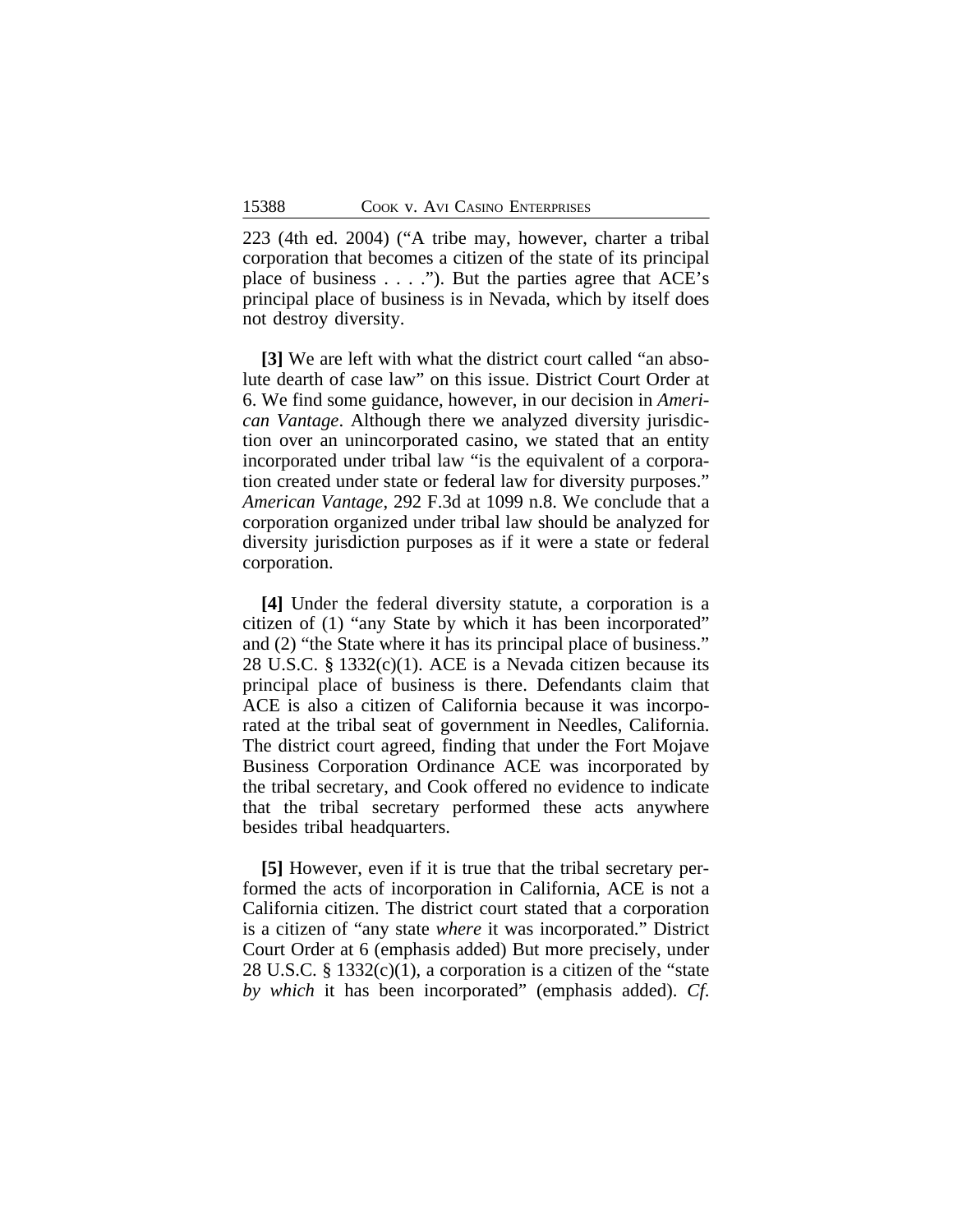COOK V. AVI CASINO ENTERPRISES 15389

*Thomson v. Gaskill*, 315 U.S. 442, 446 (1942) ("The policy of the statute conferring diversity jurisdiction upon the district courts calls for its strict construction."). We have not focused on this difference in the past when analyzing non-tribal corporations. *See Industrial Tectronics, Inc. v. Aero Alloy*, 912 F.2d 1090, 1092 (9th Cir. 1990) ("For the purposes of diversity jurisdiction, a corporation is a citizen of any state *where* it is incorporated . . . .") (emphasis added). Here, however, the distinction is critical. A corporation is a creature of a political entity. As a tribal corporation, ACE was organized under the laws of the Fort Mojave Tribe, which is a separate sovereign independent from state control. *See American Vantage*, 292 F.3d at 1096 ("Rather than belonging to state political communities, [tribes] are distinct independent political communities. Tribes also owe no allegiance to a state.") (citations omitted). ACE is governed by tribal, not state, corporate law, and from the state's perspective a tribal corporation is much like a foreign corporation. *Id*. ("Indian tribes fall under nearly exclusive federal, rather than state, control.").**<sup>3</sup>** ACE was not incorporated by virtue of state law, nor does ACE owe its continuing existence to the state law chartering corporations. Instead, ACE's creation and continuance is a function of tribal law. Although ACE might have been physically present "in" the state of California when it was created by the Tribe, it was not created "by" California, as is required by the diversity statute to establish citizenship. ACE instead was created by the Tribe.

There is no conflict between our analysis and the established rule that a tribal corporation is a citizen of the state where it has its principal place of business. While a corporation is a citizen of the state "by which" it was created, it is also a citizen of the state "where" it has its principal place of

<sup>&</sup>lt;sup>3</sup>Our treatment of tribal corporations as distinct sovereign entities does not imply that Indian tribes themselves are foreign states. *See Allen v. Gold Country Casino*, 464 F.3d 1044, 1047 (9th Cir. 2006) (stating that an Indian tribe is not a foreign state).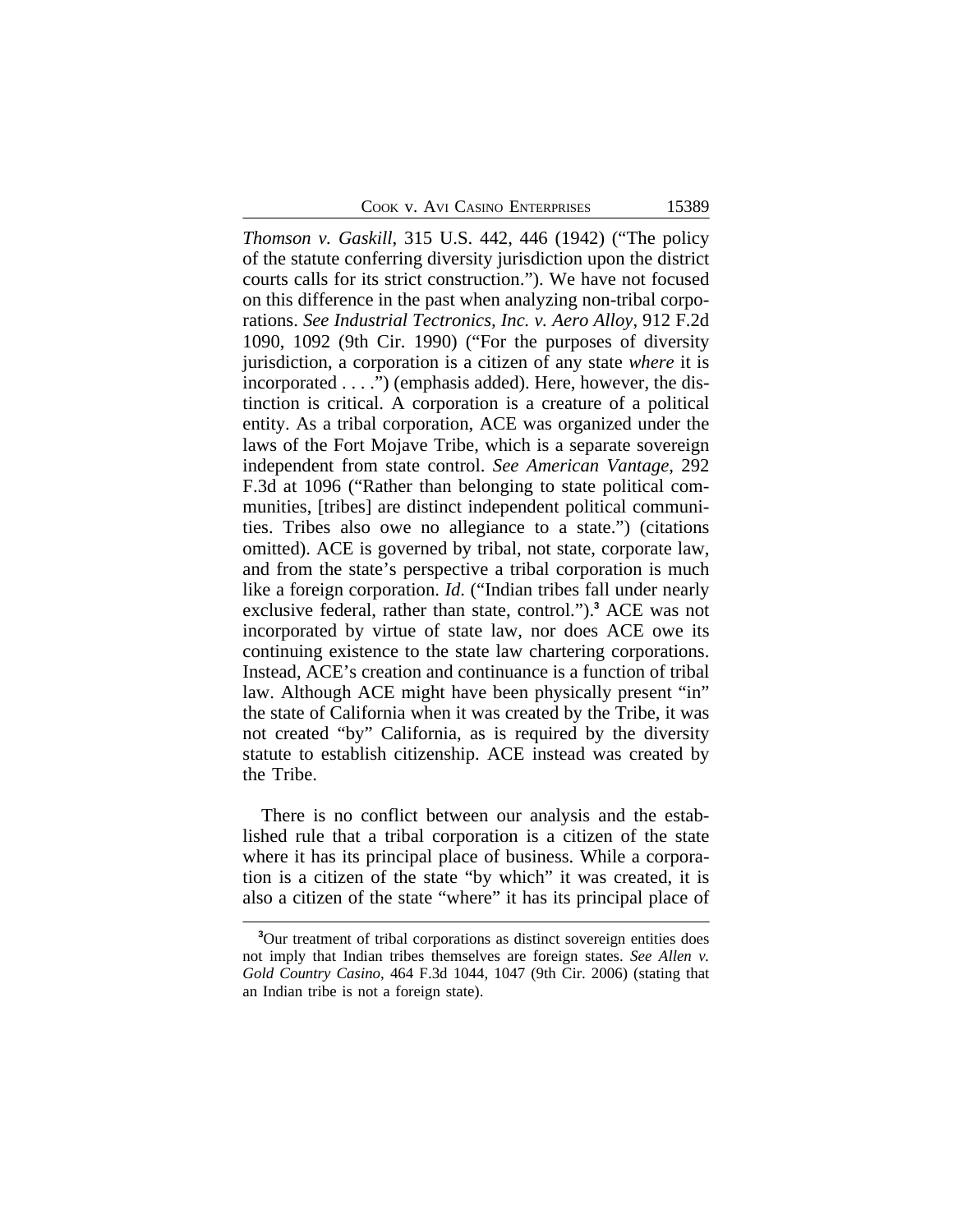business. 28 U.S.C. § 1332 $(c)(1)$ . The principal place of business clause refers to location and does not require formative action by or authority of a state leading to creation of a corporation. Avi Casino is located inside the state of Nevada, and the business activities of ACE are primarily in Nevada. By contrast, the incorporation of ACE, its creation and continuation, is a tribal matter, an incident of tribal sovereignty.

**[6]** We hold that, for diversity purposes, a tribal corporation formed under tribal law is not a citizen of a state merely because its incorporation occurred inside that state. ACE is thus only a citizen of Nevada, the location of its principal place of business. We therefore conclude that we have subject matter jurisdiction over this case because none of the defendants are citizens of California.**<sup>4</sup>**

**B**

**[7]** Even though we have diversity jurisdiction, we must nonetheless dismiss any defendants who are protected by the Fort Mojave Tribe's sovereign immunity.

A sovereign can assert immunity "at any time during judicial proceedings." *In re Jackson,* 184 F.3d 1046, 1048 (9th Cir. 1999). We have occasionally considered the issue *sua sponte*. *See id*. Yet even when a party does not invoke sovereign immunity until appeal, it does not waive immunity unless it voluntarily invokes jurisdiction or makes "a 'clear declaration' that it intends to submit itself to jurisdiction." *Coll. Sav. Bank v. Fla. Prepaid Postsecondary Educ. Expense Bd.*, 527 U.S. 666, 670 (1999). We will entertain a sovereign immunity defense so long as a defendant provides "fair warning . . . before the parties and the court have invested substantial resources in the case." *Hill v. Blind Industries and Services of Maryland*, 179 F.3d 754, 758 (9th Cir. 1999).

**<sup>4</sup>**We need not address Cook's claims that ACE was actually incorporated in Arizona.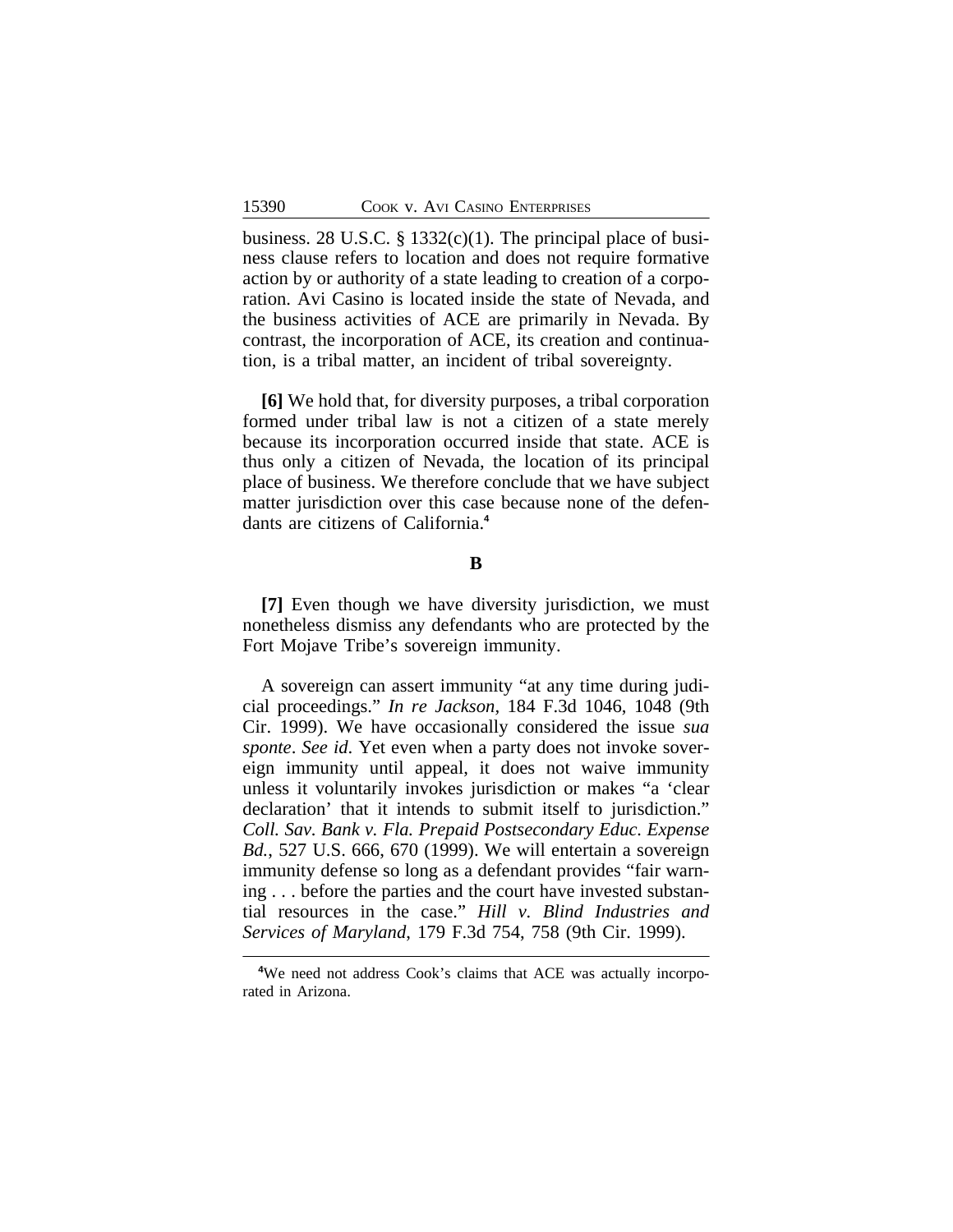ACE has objected to our jurisdiction since the beginning. The tribal corporation did not raise a tribal immunity defense initially and chose instead to pursue a dismissal on diversity jurisdiction grounds. Nonetheless, Cook has had fair warning of ACE's tribal immunity argument because that immunity is central to the defense of Dodd and Purbaugh, which on appeal was argued together with ACE's diversity claims. *See id.* at 758. For this reason, we treat the issue as having been fairly raised.

**[8]** Tribal sovereign immunity protects Indian tribes from suit absent express authorization by Congress or clear waiver by the tribe. *Kiowa Tribe of Oklahoma v. Manufacturing Technologies, Inc.*, 523 U.S. 751, 754 (1998). This immunity applies to the tribe's commercial as well as governmental activities. *Id*. at 754-55. The parties do not dispute that the Fort Mojave Tribe itself is protected by sovereign immunity, but they disagree on whether ACE enjoys immunity as a tribal corporation.

Cook insists that tribal corporations competing in the economic mainstream should not enjoy the same immunity from suit given to Indian tribes themselves. Cook claims it is unfair to allow tribes to create commercial corporations that can compete in the marketplace while enjoying immunity from the legal liability that all other corporations must face, and he asserts that granting tribal corporations immunity is unnecessary to protect tribal autonomy and self-government. Cook cites language used by district courts in our circuit and others showing a reluctance to extend immunity to tribal business enterprises. *See, e.g.*, *Parker Drilling Co. v. Metlakatla Indian Cmty*., 451 F. Supp. 1127, 1137 (D. Alaska 1978) ("Only with the potential for imposition of tort liability are Indian corporations truly equal, regardless of the desirability of certain aspects of that status."); *Namekagon Dev. Co. v. Bois Forte Reservation Hous. Auth.*, 395 F. Supp. 23, 29 (D. Minn. 1974) ("It is repugnant to the American theory of sovereignty that an instrumentality of the sovereign shall have all the rights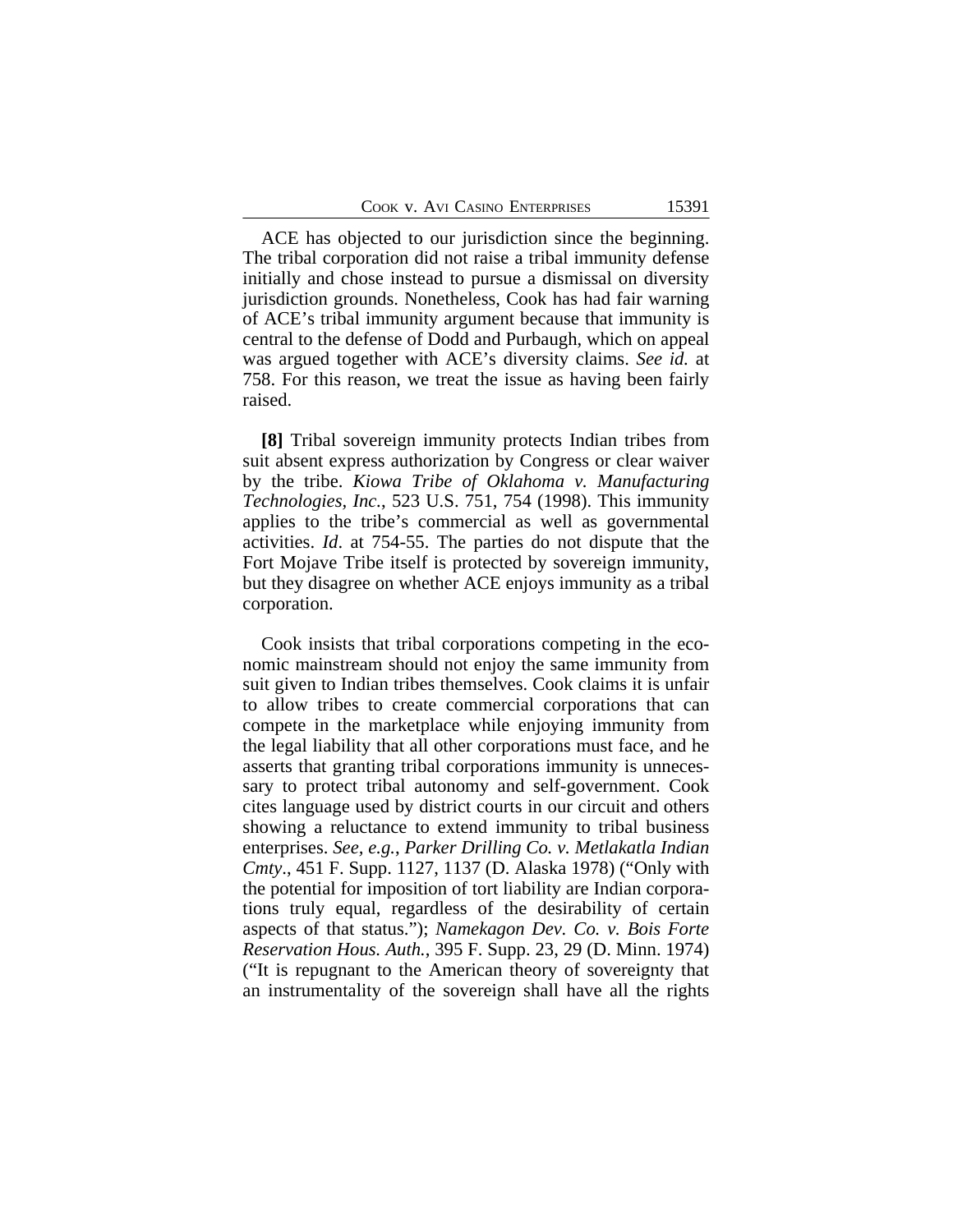and advantages of a trading corporation, and the ability to sue, and yet be itself immune from suit . . . ." (quoting *Fed. Sugar Ref. Co. v. U.S. Sugar Equalization Bd.*, 258 F. 575, 587 (S.D.N.Y. 1920))).

**[9]** Cook's policy arguments are not without some insight but are foreclosed by our precedent. The Supreme Court has somewhat grudgingly accepted tribal immunity in the commercial context. *Kiowa*, 523 U.S. at 758 ("There are reasons to doubt the wisdom of perpetuating [tribal immunity] . . . . [T]ribal immunity extends beyond what is needed to safeguard tribal self-governance. This is evident when tribes take part in the Nation's commerce."). However, the Court has also stated that restrictions on tribal immunity are for Congress alone to impose. *Id*. at 760. And the settled law of our circuit is that tribal corporations acting as an arm of the tribe enjoy the same sovereign immunity granted to a tribe itself. We reaffirmed this rule in *Allen*, which involved very similar facts to those raised here. 464 F.3d 1044. In that case, a former tribal casino employee sued the casino for various employment violations. We held that whether tribal immunity extends to a tribal business entity depends not on "whether the activity may be characterized as a business, which is irrelevant under *Kiowa*, but whether the entity acts as an arm of the tribe so that its activities are properly deemed to be those of the tribe." *Id*. at 1046. We noted that the tribe authorized the casino through a tribal ordinance and interstate gaming contract, that the economic advantages created by the casino "inure[d] to the benefit of the Tribe," and that "[i]mmunity of the casino directly protect[ed] the sovereign Tribe's treasury." *Id*. at 1046-47. We concluded that the casino functioned as "an arm of the Tribe" and accordingly enjoyed tribal immunity. *Id*. at 1047.

**[10]** The record supports the district court's conclusion that ACE and Avi Casino function as an arm of the Fort Mojave Tribe.**<sup>5</sup>** As in *Allen*, here the Tribe created ACE pursuant to

**<sup>5</sup>**We see no importance in the distinction that here ACE is a tribal corporation while the casino in *Allen* may have been unincorporated. *See*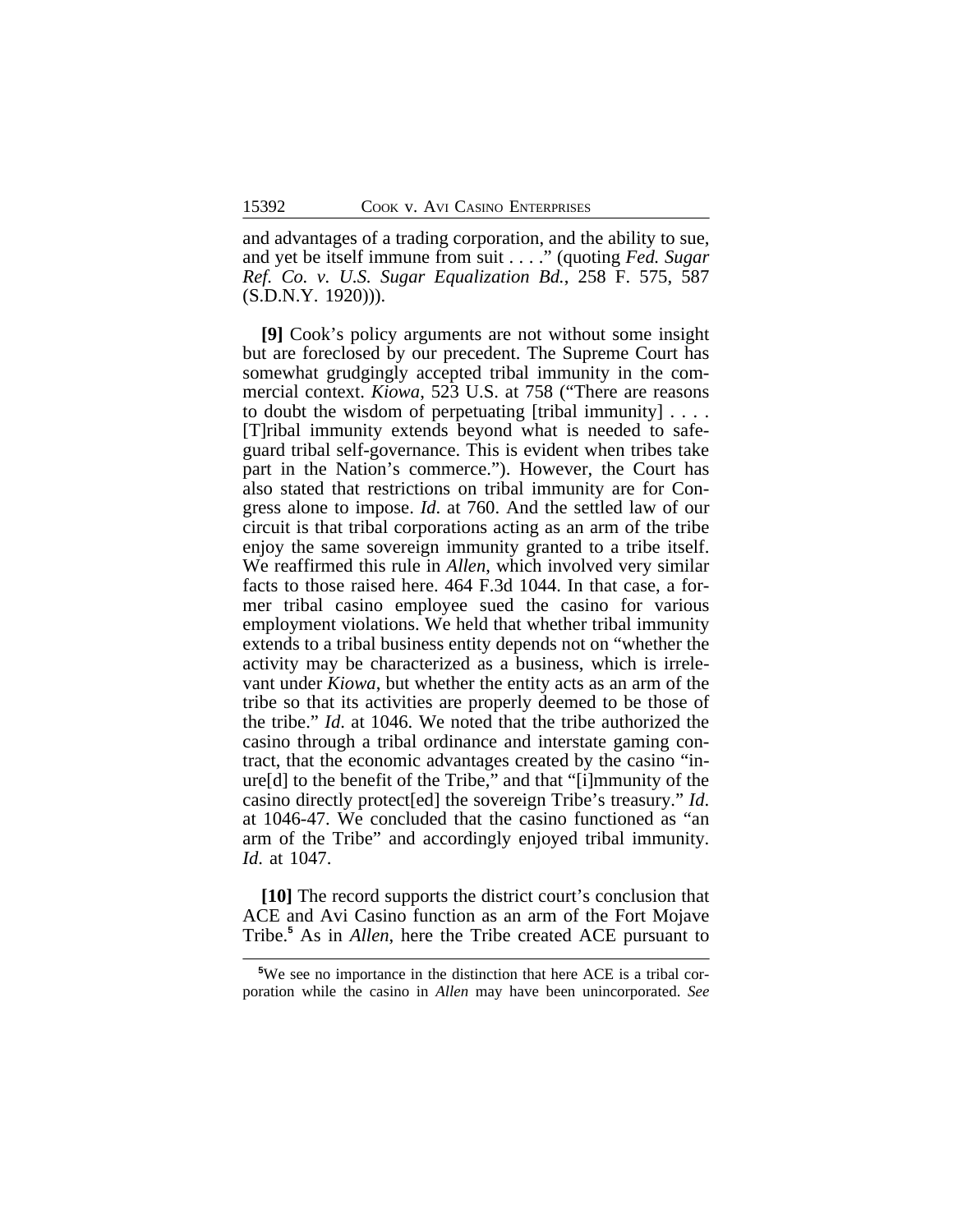a tribal ordinance and intergovernmental agreement, and the tribal corporation is wholly owned and managed by the Tribe. Cook does not contend otherwise. Also as in *Allen*, the economic benefits produced by the casino inure to the Tribe's benefit because ACE's articles of incorporation state that all capital surplus from the casino shall be deposited in the Tribe's treasury and because the Tribe, as the sole shareholder, enjoys all of the benefits of an increase in the casino's value. A majority of ACE's board must be Tribe members, and the Tribe's council performs corporate shareholder functions for the benefit of the Tribe.

Despite his vigorous arguments that, as a matter of policy, tribal corporations should be held to lack sovereign immunity, Cook does not persuasively distinguish *Allen's* holding that these entities already do have sovereign immunity, an issue squarely presented and decided in *Allen*. Cook does not discuss *Allen* in his brief, and his response at oral argument was that he was prevented from finding factual distinctions from *Allen* by an incorrect discovery order. But we see no evidence in the record of Cook's objection to the discovery order, nor was the issue preserved for appeal. Moreover, the cases Cook cites in support of his position acknowledge a tribal entity's sovereign immunity and concern only whether the entity had waived that immunity. *See, e.g.*, *Parker Drilling*, 451 F. Supp. at 1137. Cook does not contend that ACE has waived tribal immunity.**<sup>6</sup>**

*American Vantage*, 292 F.3d at 1099 ("A tribe that elects to incorporate does not automatically waive its tribal sovereign immunity by doing so."). *See also* Canby, *supra*, at 101-02 ("Incorporation by itself does not waive immunity.").

**<sup>6</sup>** In a decision subsequently vacated in pertinent part, we once held that a "sue and be sued" clause in a tribal enabling ordinance may waive tribal immunity in entities created under that ordinance. *Marceau v. Blackfeet Hous. Auth*. *(Marceau I)*, 455 F.3d 974, 978-83 (9th Cir. 2006). Although we later vacated that holding on tribal exhaustion grounds, so as to facili-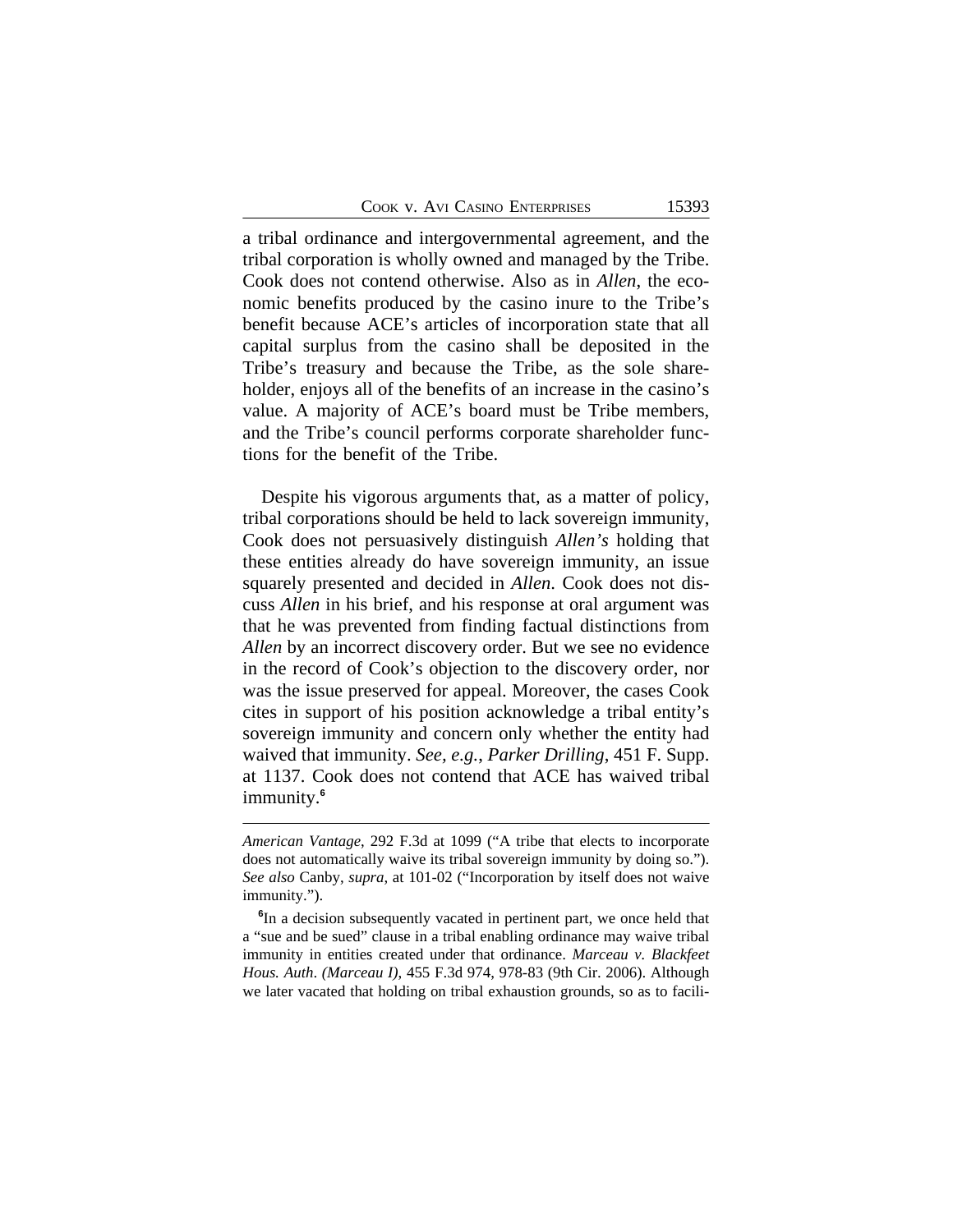**[11]** *Allen* controls this case and we hold that as a tribal corporation and an arm of the Fort Mojave Tribe, ACE enjoys sovereign immunity from Cook's suit.

**C**

**[12]** The final question is whether ACE's tribal immunity extends to two of its employees, defendants Dodd and Purbaugh. We conclude that it does. Tribal sovereign immunity "extends to tribal officials when acting in their official capacity and within the scope of their authority." *Linneen v. Gila River Indian Community*, 276 F.3d 489, 492 (9th Cir. 2002). In these cases the sovereign entity is the "real, substantial party in interest and is entitled to invoke its sovereign immunity from suit even though individual officials are nominal defendants." *Regents of the University of California v. Doe*, 519 U.S. 425, 429 (1997). Applying this principle to tribal rather than state immunity, we have held that a plaintiff cannot circumvent tribal immunity "by the simple expedient of naming an officer of the Tribe as a defendant, rather than the sovereign entity." *Snow v. Quinalt Indian Nation*, 709 F.2d 1319, 1322 (9th Cir. 1983). Cook alleges in each substantive count of his complaint that Dodd and Purbaugh acted in the course and scope of their authority as casino employees.

tate an initial review of the issue by tribal court, we did not disavow or reject our initial and now vacated analysis. *Marceau v. Blackfeet Hous. Auth. (Marceau III)* 540 F.3d 916, 921 (9th Cir. 2008). Accordingly, the issue whether a "sue and be sued" clause in a tribe's enabling ordinance effectuates a waiver of tribal sovereign immunity remains a live issue for determination in this circuit. ACE's enabling ordinance states that corporations formed by the Tribe may "sue and be sued" in their corporate name. Writing while *Marceau I* was still in effect, the district court noted that ACE might have waived sovereign immunity but declined to analyze the issue because Cook did not raise it. Cook has not raised this issue on appeal either, and so we will not decide the issue. *See Smith v. Marsh*, 194 F.3d 1045, 1052 (9th Cir. 1999) ("[O]n appeal, arguments not raised by a party in its opening brief are deemed waived.").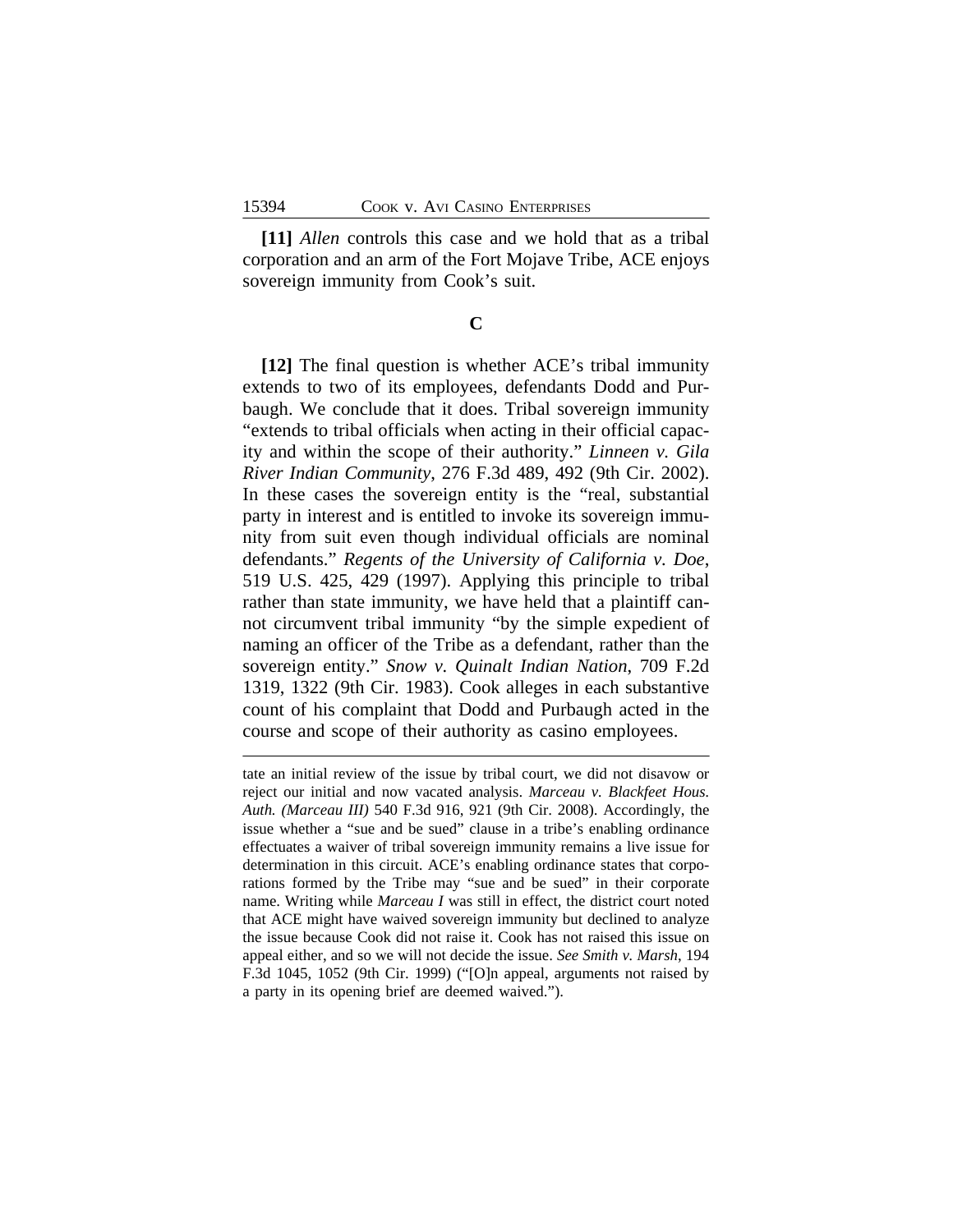**[13]** We have not yet addressed whether tribal immunity extends beyond tribal officials to employees of a tribe acting in their official capacity and within the scope of their authority, but we have extended federal sovereign immunity to employees of the United States. *See Gilbert v. DaGrossa*, 756 F.2d 1455, 1458 (9th Cir. 1985) ("[S]overeign immunity cannot be avoided by naming officers and employees of the United States as defendants."). The Second Circuit addressed this issue and saw no relevant difference between tribal employees and officials. *Chayoon v. Chao*, 355 F3d 141, 143 (2d Cir. 2004) ("[Plaintiff] cannot circumvent tribal immunity by merely naming officers or employees of the Tribe when the complaint concerns actions taken in defendants' official or representative capacities and the complaint does not allege they acted outside the scope of their authority."). We reach the same conclusion. The principles that motivate the immunizing of tribal officials from suit—protecting an Indian tribe's treasury and preventing a plaintiff from bypassing tribal immunity merely by naming a tribal official—apply just as much to tribal employees when they are sued in their official capacity. Here, Cook has sued Dodd and Purbaugh in name but seeks recovery from the Tribe; his complaint alleges that ACE is vicariously liable for all actions of Dodd and Purbaugh. Plaintiffs such as Cook cannot circumvent tribal immunity through "a mere pleading device." *Will v. Michigan Dept. of State Police*, 491 U.S. 58, 70-71 (1989). Accordingly, we hold that tribal immunity protects tribal employees acting in their official capacity and within the scope of their authority. Cook has sued Dodd and Purbaugh in their official capacity only, and thus the district court correctly dismissed them from this suit.

## **IV**

Our conclusion that Cook has established diversity jurisdiction does not change the outcome. The district court properly dismissed Cook's claims against ACE and individual defendants Dodd and Purbaugh because all these defendants are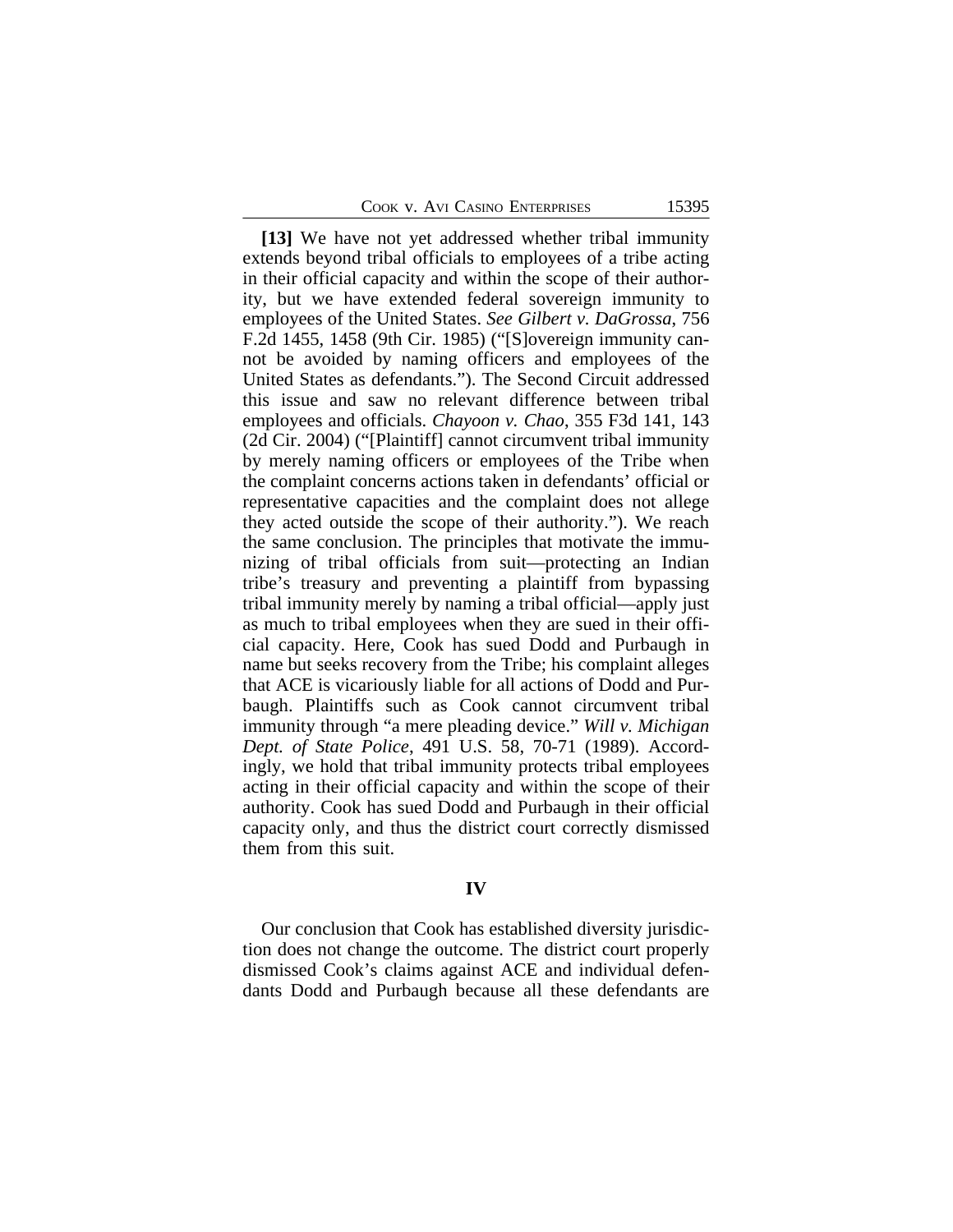protected by tribal sovereign immunity. Each party shall bear its own costs on appeal.

## **AFFIRMED.**

### GOULD, Circuit Judge, concurring:

I am sorry to say that the austerity of our jurisprudence concerning tribal sovereign immunity leaves me with the conclusion that an unjust result is reached that our law might better preclude. As the case comes to us, we see Christopher Cook, catastrophically injured as the result allegedly of gross and culpable negligence of Avi Casino's employees. However, our precedent under *Allen* makes clear that so long as Avi Casino Enterprises was acting as an arm of the Tribe, which appears to be the case, it gains a tribal sovereign immunity commensurate with that of the Tribe itself. From this, it follows in logic that involved casino employees, when sued in corporate capacity for torts committed in the course of employment, also gain immunity. This leaves Mr. Cook without a remedy against Avi Casino for his grave injuries under our law, even if his assertions of negligence by casino employees are correct.

In my view it would be desirable if (1) the United States Supreme Court on review were to establish a new rule limiting tribal sovereign immunity in this gaming context; or (2) the Congress were to pass new legislation limiting the sovereign immunity of tribal entities involved in ubiquitous commercial gaming activities across the United States; (3) the Tribe itself were to take responsibility for its casino employees' actions, and affirmatively waive sovereign immunity in this case permitting Cook's action to be resolved under a litigated adversarial process. Alternatively, my concerns would be alleviated if one were to hold that the "sue and be sued" clause in a tribal enabling ordinance effectuated a waiver of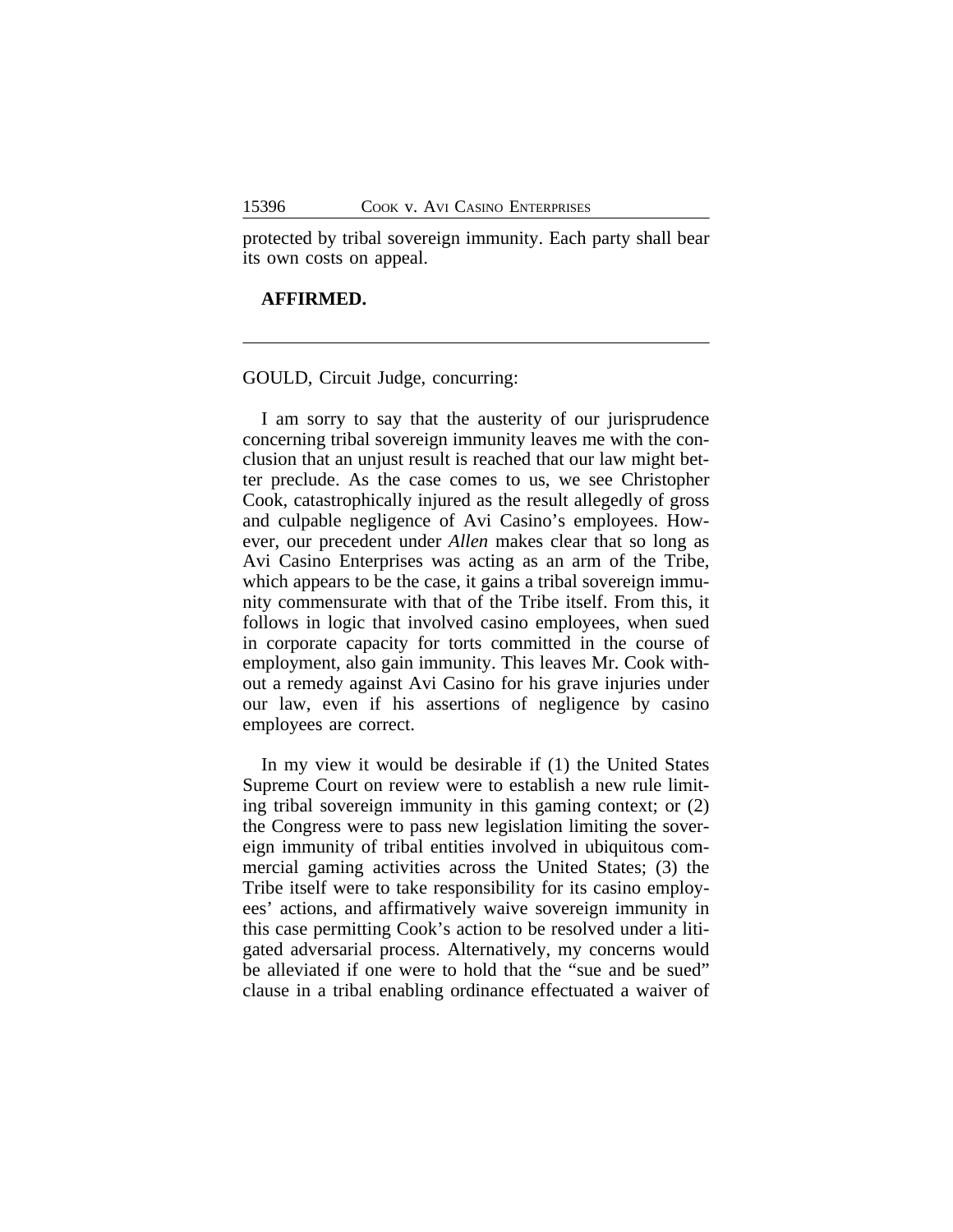tribal sovereign immunity (an issue we think not raised on Cook's appeal).

Lest it appear that I am offering a general challenge to the concept of sovereign immunity for Indian tribes, I clarify that is not my aim. I have no disagreement with applying the doctrine of sovereign immunity to any important actions of Indian tribes, their officials, corporate arms, and employees when those actions are aimed at matters of governance of the Indian nation or policy matters that are critical to their continuation as a tribe. However, I question whether that doctrine can sensibly be applied to actions wholly commercial in the gaming area where the tribe has undertaken to compete and to provide services for the general public. In this sphere our law can be modified to ensure that the needs of justice for injured individuals limit the scope of the sovereign immunity doctrine for Indian tribes engaged in gaming commercial activities.

FERNANDEZ, Circuit Judge, concurring and dissenting:

I concur in parts IIIB and C of the majority opinion and in the result.

I do not concur in part IIIA. To the extent that it is necessary to opine on diversity jurisdiction, which it probably is not, I do not agree that there is diversity. We know that a tribe is not a foreign state. *See Stock W., Inc. v. Confederated Tribes of the Colville Reservation*, 873 F.2d 1221, 1226 (9th Cir. 1989). We know that a tribe is neither a state nor a citizen of a state, but we treat tribal corporations that way for diversity purposes. *See Am. Vantage Cos., Inc. v. Table Mountain Rancheria*, 292 F.3d 1091, 1094 n.1 (9th Cir. 2002); *R.J. Williams Co. v. Fort Belknap Housing Auth.*, 719 F.2d 979, 982-83 (9th Cir. 1983). We also know that corporations are usually citizens of the state of incorporation and of the state